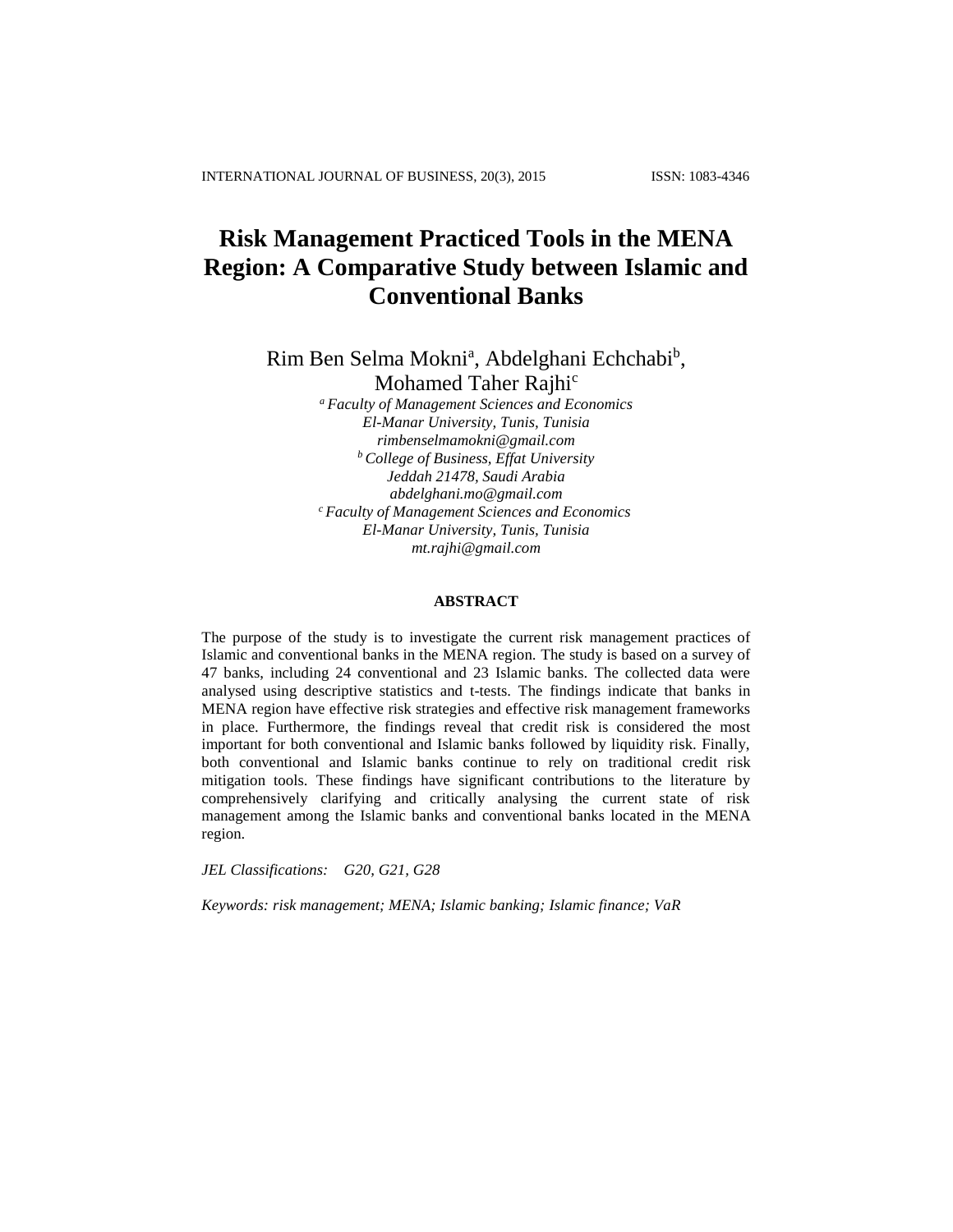## **I. INTRODUCTION**

Risk management in the financial sector is very important since the ultimate goal of the institution is to maximize revenues and shareholders value. Moreover, the recent financial crisis was marked by market volatility, lack of liquidity in many financial markets and increased systemic risk (Delloitte, 2011). This crisis has forced banks to take a critical look at how they manage risk and has exhibited some significant weaknesses in risk management in financial industry (KPMG, 2009). This difficulty has highlighted the importance of risk management; as a result many institutions have reviewed their risk management models. An active role was undertaken in re-examining their approaches of risk management, the establishment of risk management policy and approval of risk appetite.

Solid practices risk management in the banking sector is important for financial stability and economic development. A robust framework of risk management can help banks to reduce their exposure to risks, and enhancing their ability to compete in the market (Mirakhor and Iqbal, 2007). Reducing the exposure will reduce systemic risk. Thus, it is necessary for banks to put in place a comprehensive risk management to identify, measure, monitor, manage, and report the various categories of risk.

Risk management is a key element of the strategic management of the organization. This is the process whereby organizations methodically address the risks their activities with the goal of achieving sustained benefit. In this regard, CBSB (2011) forces authorities to ensure that banks have in place a comprehensive risk management. The process of risk management is a structured and consistent approach to identify and understand the potential risk factors and evaluation of consequences and uncertainties associated with these risk factors identified. Based on this information, the best plan of action is evaluated and selected to address identified risks and achieve the desired objectives.

This study extends the work of Tafri et al. (2011) but differ in some aspects. Firstly, the questionnaire is similar but not identical; in fact it investigates the liquidity risk, which has not been examined by Tafri et al. (2011). Secondly, this study explores the risk management tools practiced in Islamic and conventional banks in a different environment (MENA-Middle Eastern and North Africa region).

The main purpose is to examine the current practices in risk management methodologies of Islamic and conventional banks in the MENA region. It discusses and analyses the tools and methods used in managing credit risk, market risk, liquidity risk and operational risk among Islamic and conventional banks in the aim to identify the convergence in the practices of risk management and risk mitigation between Islamic and conventional banks.

The remainder of the paper is divided into four sections: Section II provides a brief review of the literature, Section III describes the methodology along with research hypotheses, Section IV discusses the main empirical results and Section V presents the main conclusions, limitations of the research.

#### **II. LITERATURE REVIEW**

This section presents a brief review of recent literature discussing risk management tools practiced in banks. Unlike researches published about risk management in general, the area of risk management practices in financial institutions is still under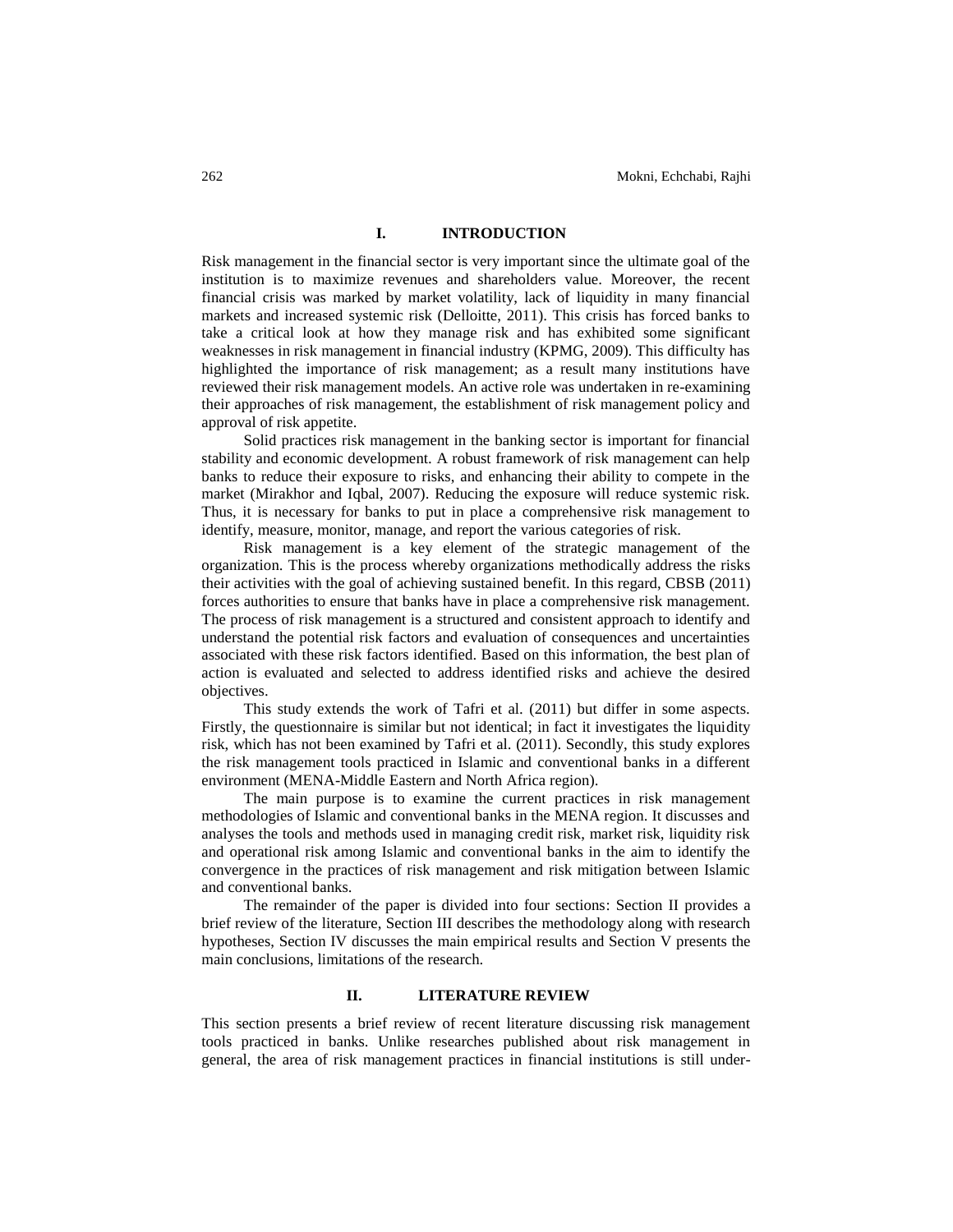researched. While some empirical studies examined risk management practices and the various aspects of risk management process in the conventional banking (Al-Tamimi and Al-Mazrooei, 2007; Al-Tamimi, 2002; Alam and Masukujjaman, 2011), few studies only analysed risk management practices in Islamic banking (Hassan, 2009; Khalid and Amjad, 2012). Hence, the number of empirical studies on risk management practices in Islamic banks is still relatively small and risk management in Islamic banks still under-researched (Abdul Rahman et al., 2013). Another line of research has been focused on the comparison between the practices of risk management in Islamic banks and conventional banks (Hassan, 2011; Hussain and Al-Ajmi, 2012; Tafri et al., 2011; Nazir et al., 2012).

Hassan (2011) provided a comparative study of banks' risk management of Islamic and conventional banks in the Middle East region. The multi-regression model and ANOVA test prove that there is a positive relationship between risk management practices and understanding risk, risk management, risk identification, risk assessment, risk monitoring, and credit risk analysis in Islamic and conventional banks.

In the aim to compare the risk management practices between the Islamic and conventional banking system in Bahrain, Hussain and Al-Ajmi (2012) introduced a new modified dummy variable i.e. bank type to make the optimum comparison. The result showed that understanding of risk and risk management, risk identification, risk assessment analysis, risk monitoring, credit risk analysis have a positive and significant effect on risk management practices in Islamic and conventional banking of Bahrain. The comparative study indicated that the levels of risks faced by Islamic banks are found to be significantly higher than those faced by conventional banks. Similarly, country, liquidity, and operational, residual, and settlement risks are found to be higher in Islamic banks compared to conventional banks. Using a regression model, Nazir et al. (2012) explored the current risk management practices adopted by commercial and Islamic banks in Pakistan. The findings revealed that there is significant difference in risk management practices of the Islamic and conventional banks of Pakistan.

Tafri et al. (2011) provided a comparative analysis of the risk management tools practiced in Islamic and commercial banks in Malaysia and selected Islamic banks outside Malaysia. The investigation of the current practices of market risk, credit risk and operational risk management reported that there are significant differences between Islamic and conventional banks in the extent of the usage of market value at risk, stress testing results, credit risk mitigation methods and operational risk management tools.

This present study analyses the differences and similarities between conventional and Islamic banks in the practice of managing credit risk, market risk, liquidity risk and operational risk. Thus, the objective is to compare the method the two bank types use in managing their risk. Furthermore, this research aims to ascertain the perceptions of Islamic and conventional bankers about the importance of transparency and public disclosure in the understanding of the bank's risk profile.

# **III. METHODOLOGY**

This study covers the main Islamic and conventional banks located in the MENA region using a questionnaire survey to unravel the perceptions of risk managers about some of the issues associated with risk management in Islamic banks and conventional banks.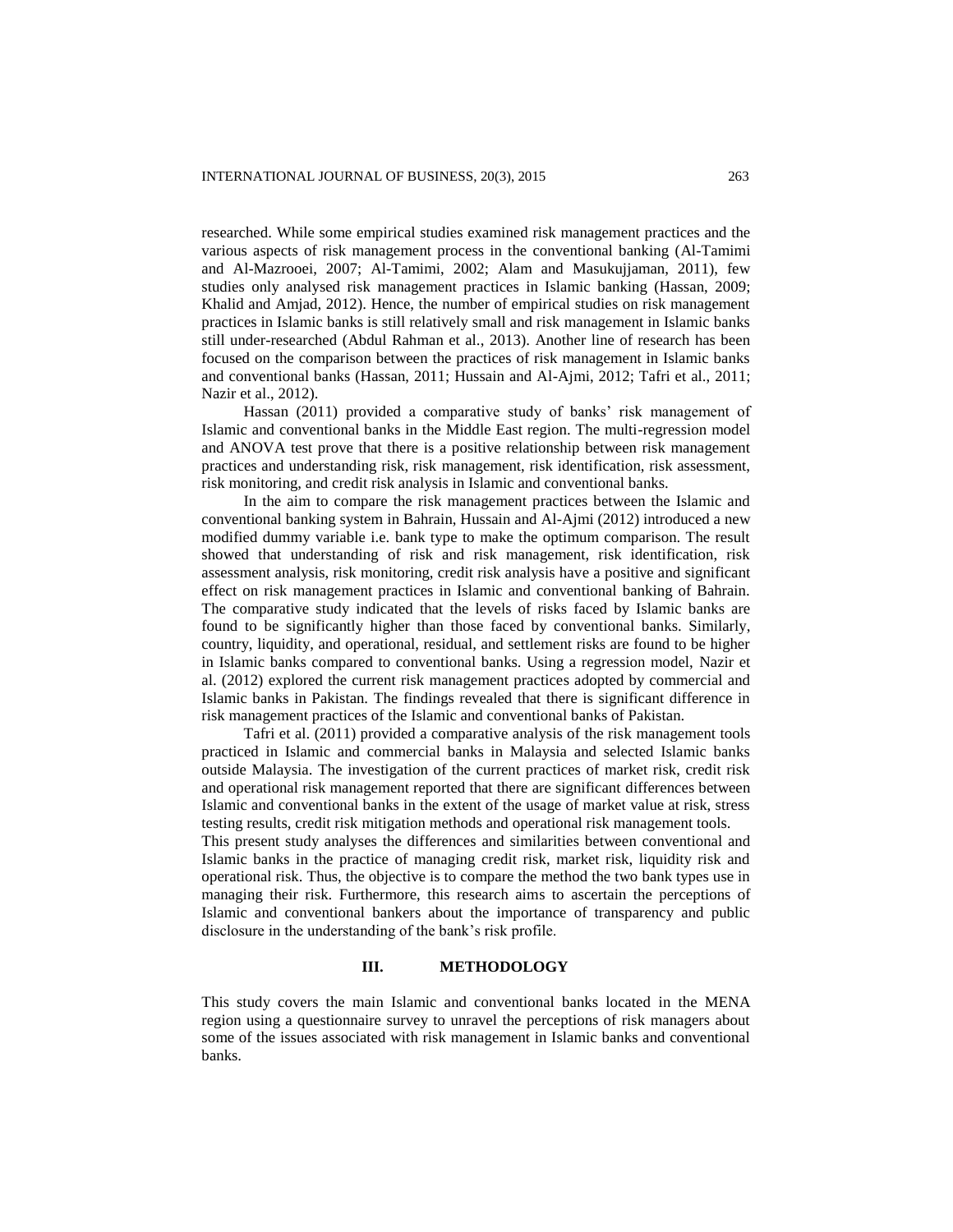The questionnaire was developed with reference to works of Arrifin et al. (2008), Tafri et al. (2011), Khan and Ahmed (2001), Deloitte (2004, 2007, 2009, and 2011), and KPMG (2004). The questionnaire consists of close-ended questions and five-point scale questions. The questionnaire was sent to the respondents in March 2012 and the deadline for receiving the completed questionnaire was September 2013.

A total of 47 survey questionnaires were collected from banks risk managers whose 24 were received from conventional banks and 23 from Islamic banks. The questionnaire was distributed using different methods, namely, online and selfadministered. It is noteworthy that the MENA countries covered in the study are Bahrain, Jordan, Kuwait, Lebanon, Qatar, Saudi Arabia, United Arab Emirates, Algeria, Tunisia and Egypt.

#### **IV. RESEARCH FINDINGS**

#### **A. Risk Management System and Process**

Table 1 deliberates some aspects of establishing a risk management. The table indicates that the percentages to the five statements by conventional bankers are higher than those of their Islamic counterparts. From the table, it can be seen that 83.3 per cent of conventional banks have a formal risk management system in place in their institutions as compared to Islamic banks (62.5 per cent). On the other hand, 87.5 per cent of conventional banks have a committee/section responsible for identifying, monitoring, and controlling different risks compared to 58.3 per cent only for Islamic banks. Furthermore, 100 per cent of the conventional banks believe that managing risk is important to the performance and the success of the banks; against 82.6 per cent for Islamic banks. In addition, 91.7 per cent of conventional banks think that the application of risk management techniques reduces costs and expected losses average and 83.3 per cent for Islamic banks. This finding indicates that there is a difference in the establishment of an appropriate risk management environment between Islamic and conventional banks.

| Establishing appropriate risk management environment                                                                                        |            |                                |               |  |  |  |  |  |
|---------------------------------------------------------------------------------------------------------------------------------------------|------------|--------------------------------|---------------|--|--|--|--|--|
| Items                                                                                                                                       |            | Full sample Conventional banks | Islamic banks |  |  |  |  |  |
|                                                                                                                                             | Yes $(\%)$ | Yes $(\% )$                    | Yes $(\%)$    |  |  |  |  |  |
| Do you have a formal Risk management<br>system in place in your institutions?                                                               | 72.9       | 83.3                           | 62.5          |  |  |  |  |  |
| Is there a committee/section responsible for<br>identifying, monitoring, and controlling<br>different risks?                                | 72.9       | 87.5                           | 58.3          |  |  |  |  |  |
| Is the internal Auditor responsible of reviewing<br>and identifying the risk management analysis<br>systems, guidelines and risk reporting? | 77.1       | 79.2                           | 75.0          |  |  |  |  |  |
| Do you think that Managing risk is important<br>to the performance and success of the bank?                                                 | 91.5       | 100                            | 82.6          |  |  |  |  |  |
| Do you believe that the application of risk<br>management techniques reduces costs and<br>expected losses average?                          | 87.5       | 91.7                           | 83.3          |  |  |  |  |  |

**Table 1**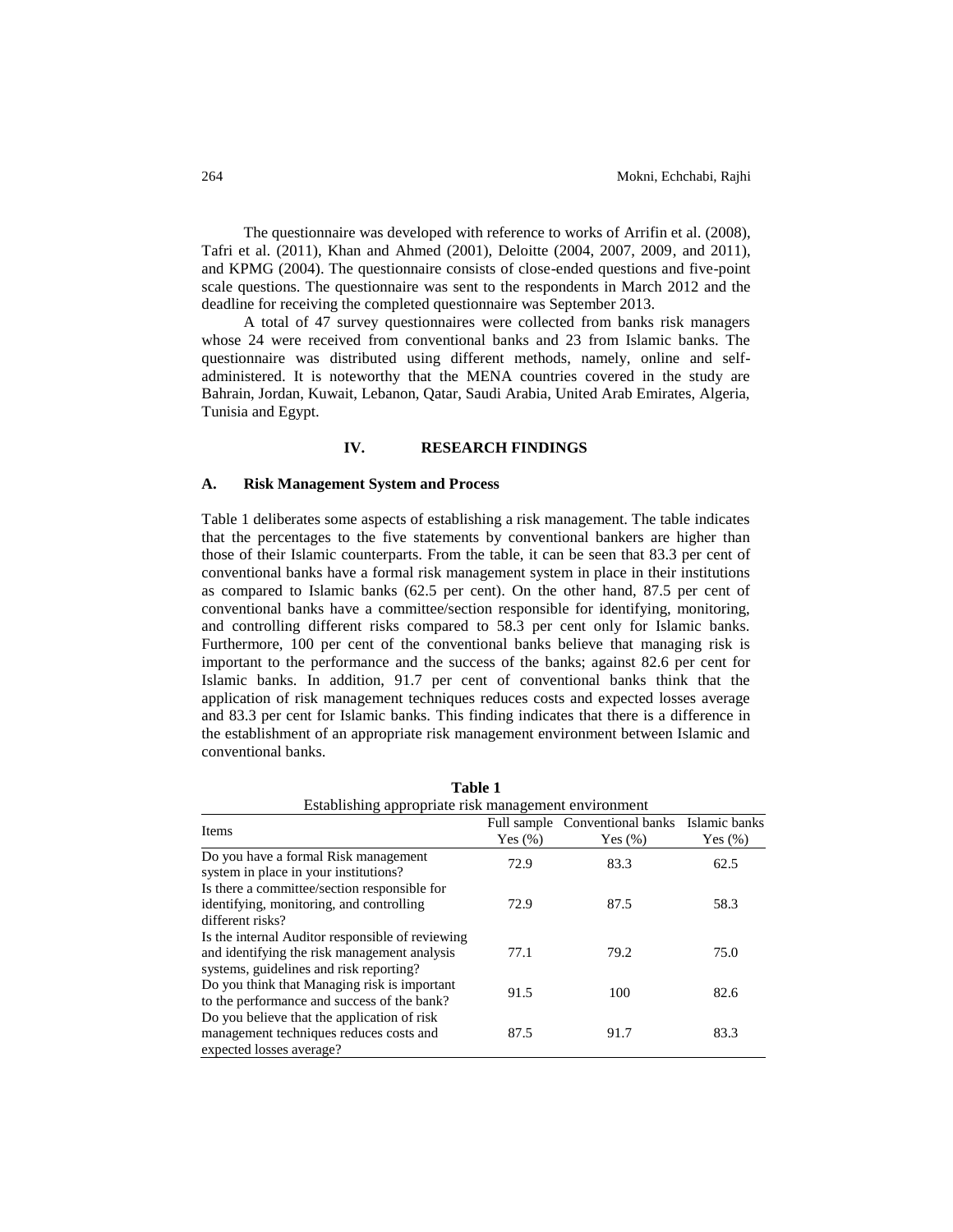# **B. Risk Types**

Banks are exposed to a variety of risks. The importance of those types depends on the asset portfolio, the way they conduct their business lines (i.e. conventional or Islamic), and regulatory requirements (Abu Hussain and Al-Ajmi, 2012). Table 2 presents the descriptive statistics of the importance of the risks in the surveyed banks as perceived by the bankers. The types of risk are shown in terms of relative importance based on the mean responses of the whole sample. From the results shown in Table 2, it can be seen that on average, as indicated by mean values, the conventional bankers rank credit risk as the most important, followed by liquidity risk and market risk. Foreign exchange risk is rated on average as the least important risk in conventional banks by the survey respondents. On the other hand, the results show that the most important risk Islamic banks face is liquidity risk followed by credit risk. Operational risk is ranked third by Islamic bankers. This finding may be explained by the inclusion of operational risk in the Basel II capital framework that made it a higher priority, and many institutions have created or expanded their programs for managing operational risk.

**Table 2** The importance of risks

| Mean                       | SD.  | Mean | SD.  | Mean | SD.  |                                              |
|----------------------------|------|------|------|------|------|----------------------------------------------|
| 4.25                       | 0.79 | 4.46 | 0.59 | 4.04 | 1.00 | $1.79*$                                      |
| 3.98                       | 0.96 | 4.25 | 0.61 | 3.70 | 1.30 | $1.73*$                                      |
| 4.27                       | 0.79 | 4.29 | 0.69 | 4.25 | 0.90 | 0.19                                         |
| Foreign exchange risk 3.71 | 1.06 | 3.67 | 0.87 | 3.75 | 1.26 | $-0.28$                                      |
| 4.00                       | 0.91 | 4.13 | 0.74 | 3.88 | 1.08 | 0.84                                         |
|                            |      |      |      |      |      | Full sample Conventional banks Islamic banks |

\*\*\*, \*\*, and \* refer to significance at 10%, 5%, and 1%, respectively

Bankers in conventional and Islamic banks reported and ranked credit risk and liquidity risk as the most important risks they face. This result may be explained by the fact that credit risk has long been identified as the dominant risk for banking firms and is an inherent part of their core lending business also credit risk cause cash flow problems and subsequently affect the liquidity of the bank. Furthermore, the introduction of the liquidity framework Basel III mandates institutions to comply with quantitative and qualitative liquidity standards. These results are somewhat similar to those found by Arrifin et al. (2009) who reported that Islamic bankers perceived credit risk as the most important. However, those findings contradict those of Khan and Ahmed (2001) and Al-Tamimi and Al-Mazrooei (2007).

The t-test is used to test the hypothesis that the risk perceptions are different between conventional and Islamic bankers. According to the results, there is no significant difference in risk perception between conventional and Islamic banks in terms of liquidity risk, foreign exchange risk and operational risk. However, the results indicate that there difference is significant at 10% for both credit risk and market risk, whereby conventional banks consider these two types of risks to be more important compared to their Islamic counterpart.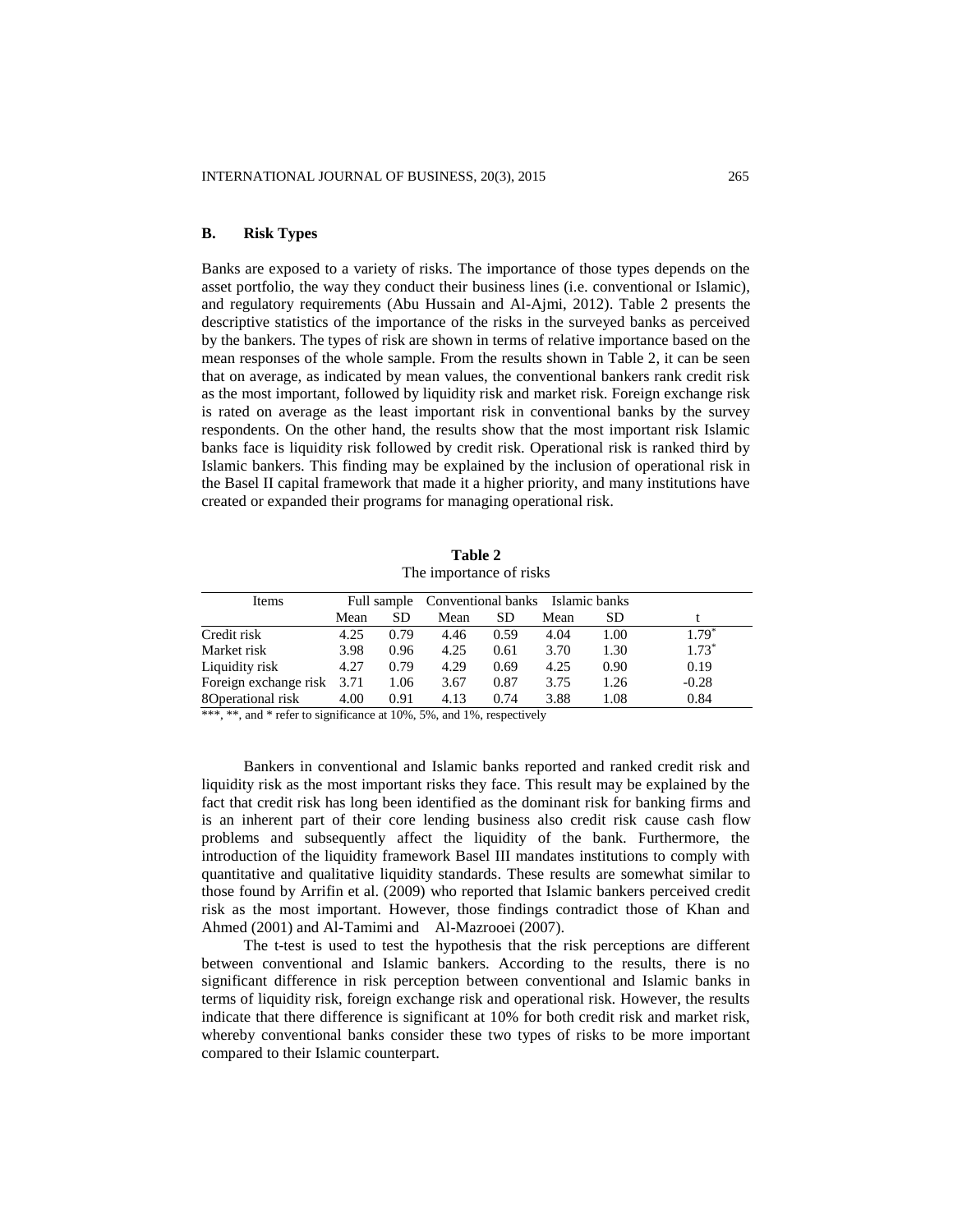#### **C. Credit Risk**

Credit risk is the most important risks faced by banks, since the default may cause other risks such as liquidity risk, interest rate risk. For this reason, credit risk is the main cause of bank failures. The goal of credit risk management is to maximize a bank's risk-adjusted rate of return by maintaining credit risk exposure within acceptable parameters (BCBS, 2000). It is noteworthy that the global financial crisis led to large credit losses that expedite an increased focus on managing credit risk.

Risk managers were asked which tools their institutions used for measuring counterparty credit exposure. The results in Table 3 indicate that the means range between 3.11 and 3.50. The lowest mean response is allocated to the principal/notional technique. The mean responses to the first two statements (principal/notional and assessing potential counterparty/issuer exposure by simulation) by conventional bankers are relatively higher than those of their Islamic counterparts. Nevertheless, for the third statement (Sum of potential exposure for individual transaction), the mean for Islamic banks is higher compared to the conventional counterpart. However, none of these differences is statistically significant.

| Items                                                                                 |      |           |      | Full sample Conventional banks Islamic banks |      |      |         |
|---------------------------------------------------------------------------------------|------|-----------|------|----------------------------------------------|------|------|---------|
|                                                                                       | Mean | <b>SD</b> | Mean | SD.                                          | Mean | SD   |         |
| Principal/notional                                                                    | 3.11 | 1.35      | 3.43 | 1.34                                         | 2.78 | 1.35 | 1.46    |
| Assessing potential<br>counterparty/issuer exposure by $3.50$ 1.14 3.55<br>simulation |      |           |      | 1.14                                         | 3.45 | 1.14 | 0.26    |
| Sum of potential exposure for<br>individual transaction                               | 3.39 | 1.25      | 3.18 | 1.40                                         | 3.59 | 1.10 | $-1.20$ |

**Table 3** Credit risk exposure techniques

Stress testing is one method that financial institutions can employ to upgrade their capacities to assess risk in stressed market conditions and adverse economic. Table 4 shows that the majority of Islamic banks use "Default rates by underlying factor such as obligator/sector/rating/geography/vintage" technique for stress testing (a mean value of 4.36). For Islamic banks, the lowest mean response was "Do not have stress tests specially designed for risks affecting the credit portfolio". For conventional banks, the highest response was "Default rates by underlying factor such as obligator/sector/ rating/geography/vintage" and "correlation", and the lowest mean was "Recovery rates". For the full sample, results show that banks use somewhat stress testing for Default rates by underlying factor such as obligator/sector/rating/geography/ vintage. The differences in using these tools between conventional and Islamic banks are significant for the first three types (Default rates by underlying factor such as obligator/sector/rating/geography/vintage, Recovery rates, and interest rate changes), whereby the Islamic banks apply these instruments more than the conventional banks. However, the difference is not significant for the last three types (correlation, spreads by underlying name, and do not have stress tests specially designed for risks affecting the credit portfolio).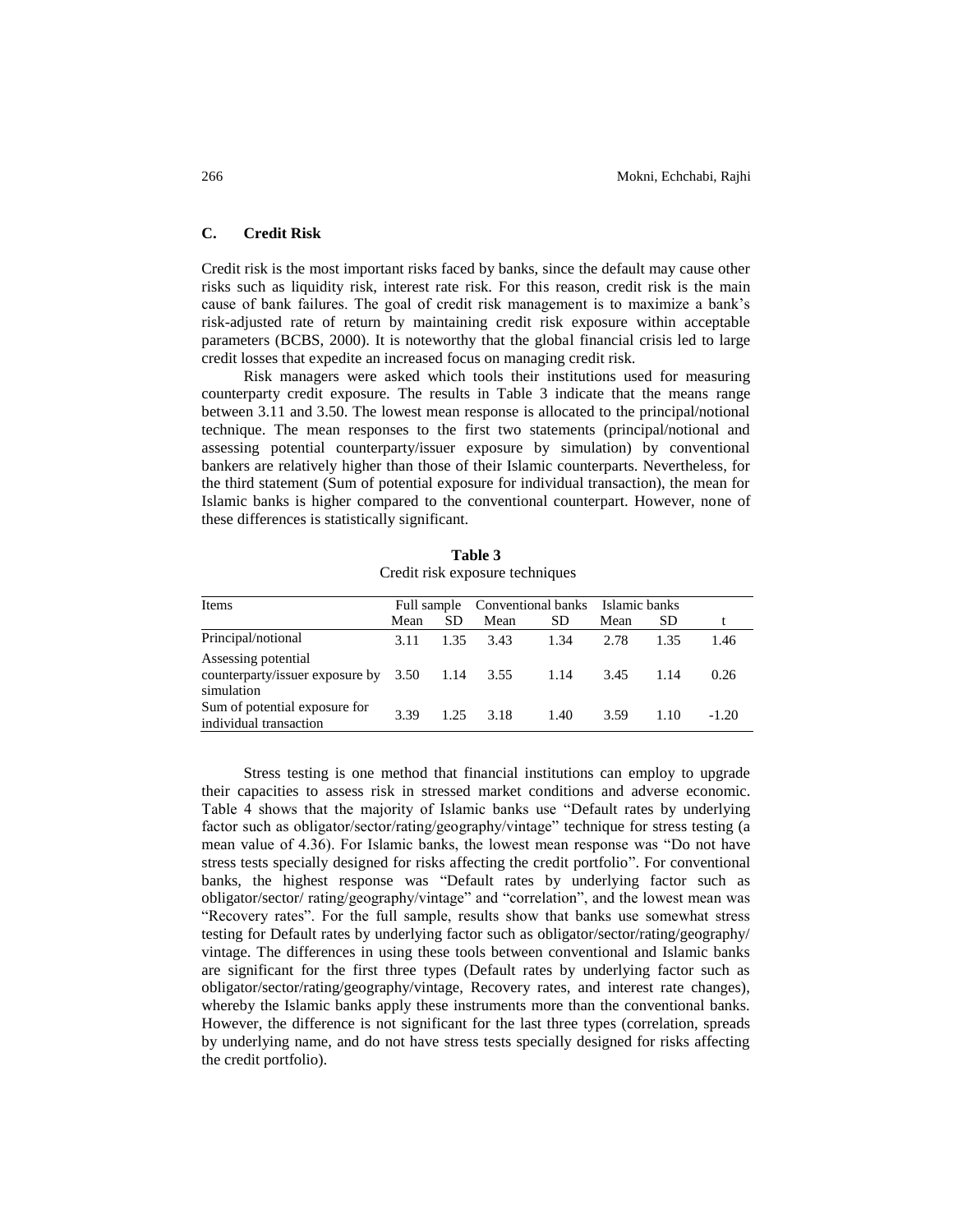| Items                                                                                          | Full sample |           |      |           | Conventional banks Islamic banks |           |            |
|------------------------------------------------------------------------------------------------|-------------|-----------|------|-----------|----------------------------------|-----------|------------|
|                                                                                                | Mean        | <b>SD</b> | Mean | <b>SD</b> | Mean                             | <b>SD</b> | t          |
| Default rates by underlying<br>factor such as<br>obligator/sector/rating/geogr<br>aphy/vintage | 3.89        | 1.29      | 3.32 | 1.14      | 4.36                             | 1.44      | $-2.47**$  |
| Recovery rates                                                                                 | 3.07        | 1.26      | 2.61 | 1.31      | 3.39                             | 1.20      | $-2.27***$ |
| Interest rate changes                                                                          | 3.20        | 1.21      | 2.78 | 1.32      | 3.83                             | 1.10      | $-3.11***$ |
| Correlation                                                                                    | 3.84        | 1.30      | 3.32 | 1.43      | 2.95                             | 1.18      | 1.19       |
| Spreads by underlying name                                                                     | 3.00        | 1.27      | 2.64 | 1.37      | 2.95                             | 1.16      | $-0.70$    |
| Do not have stress tests<br>specially designed for risks<br>affecting the credit portfolio     | 3.31        | 1.15      | 2.86 | 1.41      | 2.52                             | 0.89      | 0.69       |

**Table 4** Types of the stress testing used for risk factors affecting the credit portfolio

\*\*\*, \*\*, and \* refer to significance at 10%, 5%, and 1% respectively

|                                  |      |             | ravit J |                    |               |           |           |  |  |  |  |
|----------------------------------|------|-------------|---------|--------------------|---------------|-----------|-----------|--|--|--|--|
| Credit risk mitigation tools     |      |             |         |                    |               |           |           |  |  |  |  |
| Items                            |      | Full sample |         | Conventional banks | Islamic banks |           |           |  |  |  |  |
|                                  | Mean | SD.         | Mean    | SD.                | Mean          | <b>SD</b> | t         |  |  |  |  |
| Collateral                       | 4.31 | 1.00        | 4.33    | 1.09               | 4.29          | 0.91      | 0.14      |  |  |  |  |
| Guarantees                       | 4.40 | 0.97        | 4.29    | 1.16               | 4.50          | 0.78      | $-0.71$   |  |  |  |  |
| On balance sheet<br>netting      | 3.31 | 1.02        | 3.61    | 1.03               | 3.00          | 1.00      | $2.18***$ |  |  |  |  |
| Off balance sheet<br>netting     | 3.16 | 0.96        | 3.35    | 0.98               | 2.96          | 0.93      | 1.48      |  |  |  |  |
| Syndication and<br>participation | 3.38 | 0.67        | 3.33    | 1.17               | 3.42          | 0.18      | $-0.28$   |  |  |  |  |
| Credit insurance<br>programs     | 3.32 | 1.08        | 3.17    | 1.13               | 3.46          | 1.02      | $-1.00$   |  |  |  |  |
| Asset securitisation<br>vehicles | 2.98 | 1.15        | 2.88    | 1.19               | 3.08          | 1.10      | $-0.74$   |  |  |  |  |
| Credit derivatives               | 2.55 | 1.15        | 2.67    | 1.24               | 2.42          | 1.06      | 0.86      |  |  |  |  |

**Table 5**

\*\*\*, \*\*, and \* refer to significance at 10%, 5%, and 1% respectively

As credit risk is the most important type of risk, banks use many tools to mitigate this risk. The survey also asked risk managers about their institutions' tools used in credit risk mitigation. Table 5 provides information about the sample's responses on this item. It can be seen from the inspection of the table that the majority of surveyed banks (Islamic and conventional banks) use extensively guarantees (a mean of 4.40) and collateral (a mean of 4.31), and plan to use the other tools in the future. This finding indicates that the surveyed banks continue to rely on traditional methods to mitigate credit risk. This result is consistent with the findings of Tafri et al. (2011). Furthermore, there is a significant difference between conventional and Islamic banks in terms of on balance sheet netting, whereby the conventional banks are more extensively applying it.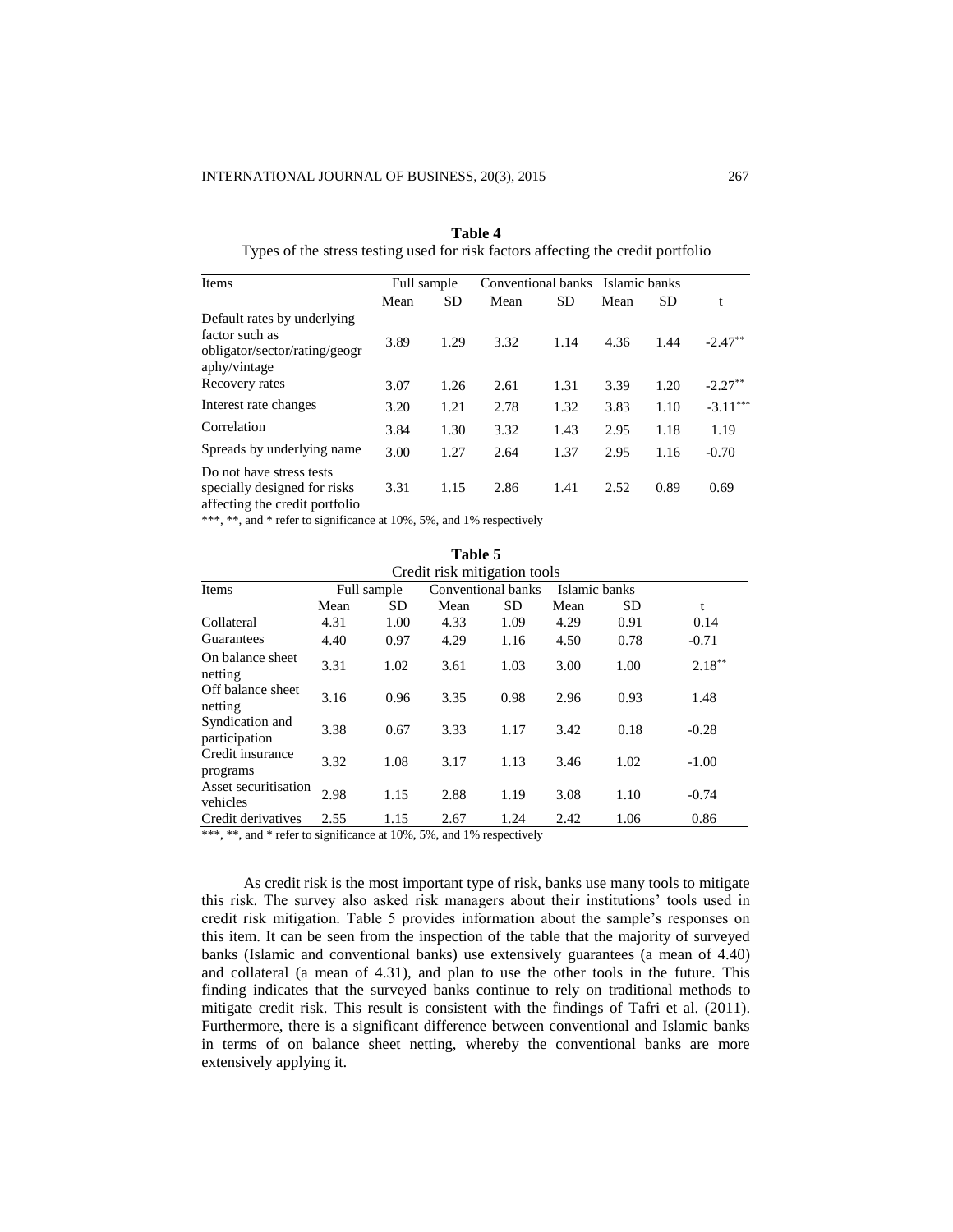The non-significant difference between Islamic and conventional banks in the use of tools for measuring counterparty credit exposure across the two types of banks and the partial differences for stress testing used for risk factors affecting the credit portfolio and the credit risk mitigation tool indicate that there is no overall difference in the usage of credit risk management tools between Islamic and conventional banks.

#### **D. Market Risk**

Since the financial crisis, an important origin of losses and build-up of leverage occurred in the trading book. Thus, financial institutions shall have in place an appropriate framework for market risk management.

In response to the financial crisis, the BCBS introduce the Basel Market Risk Amendment in 1996 codified regulatory expectations, and helped propel the implementation of internal models, illustrated by the development of Value at Risk methodologies initiated by the larger banks through the mid through late 1990s. In this regard, the results in Table 6 indicate that 52.2 per cent of conventional banks use VaR, while just 35 per cent of Islamic banks apply it, which implies that market VaR is not extensively used by Islamic banks.

Table 7 depicts that the majority of conventional banks use market VaR for foreign exchange and fixed income instruments. This result is similar to Tafri et al. (2011). For Islamic banks, market VaR is lightly used. This finding suggests that Islamic banks do not use the more technically advanced risk measurement approaches as those used by their conventional counterparts, due to the fact that Islamic banks are still developing and face serious challenges, also some Islamic banks are small in size and the lack of ratings or external sources of credit assessment for the clients of most Islamic banks (Arrifin et al., 2008).

| Items     | Full sample  | Conventional bank | Islamic banks |
|-----------|--------------|-------------------|---------------|
|           | Usage $(\%)$ | Usage $(\%)$      | Usage $(\%)$  |
| VaR usage | 44.2         | 52.2              | 35.0          |

**Table 6** VaR usage for monitoring market risk

| VaR usage | Usage $(\%)$<br>44.2 | Usage $(\%)$<br>52.2               |               | Usage $(\%)$<br>35.0 |
|-----------|----------------------|------------------------------------|---------------|----------------------|
|           |                      | Table 7                            |               |                      |
|           |                      | Extent of usage of market risk VaR |               |                      |
| Items     | Full sample          | Conventional banks                 | Islamic banks |                      |
|           | $\sim$               | $\sim$                             | $\sim$        |                      |

| Extent of usage of market risk VaR                   |             |      |                    |      |               |      |          |  |  |
|------------------------------------------------------|-------------|------|--------------------|------|---------------|------|----------|--|--|
| Items                                                | Full sample |      | Conventional banks |      | Islamic banks |      |          |  |  |
|                                                      | Mean        | SD.  | Mean               | SD.  | Mean          | SD.  | t        |  |  |
| Fixed income                                         | 3.11        | 1.05 | 3.64               | 1.01 | 2.57          | 1.09 | $2.79**$ |  |  |
| Foreign exchange                                     | 3.50        | 1.05 | 3.86               | 0.95 | 3.14          | 1.14 | 1.74     |  |  |
| Equity                                               | 3.22        | 1.12 | 3.57               | 1.28 | 2.86          | 0.95 | $1.93*$  |  |  |
| Asset backed<br>securities                           | 2.93        | 1.20 | 3.21               | 1.25 | 2.64          | 1.15 | 1.42     |  |  |
| Credit derivatives                                   | 2.97        | 1.19 | 2.93               | 1.07 | 3.00          | 1.30 | $-0.16$  |  |  |
| Commodity                                            | 2.72        | 0.95 | 2.64               | 1.01 | 2.79          | 0.89 | $-0.38$  |  |  |
| Catastrophe or other<br>events driven<br>instruments | 2.40        | 0.94 | 2.50               | 1.16 | 2.29          | 0.73 | 0.56     |  |  |

\*\*\*, \*\*, and \* refer to significance at 10%, 5%, and 1% respectively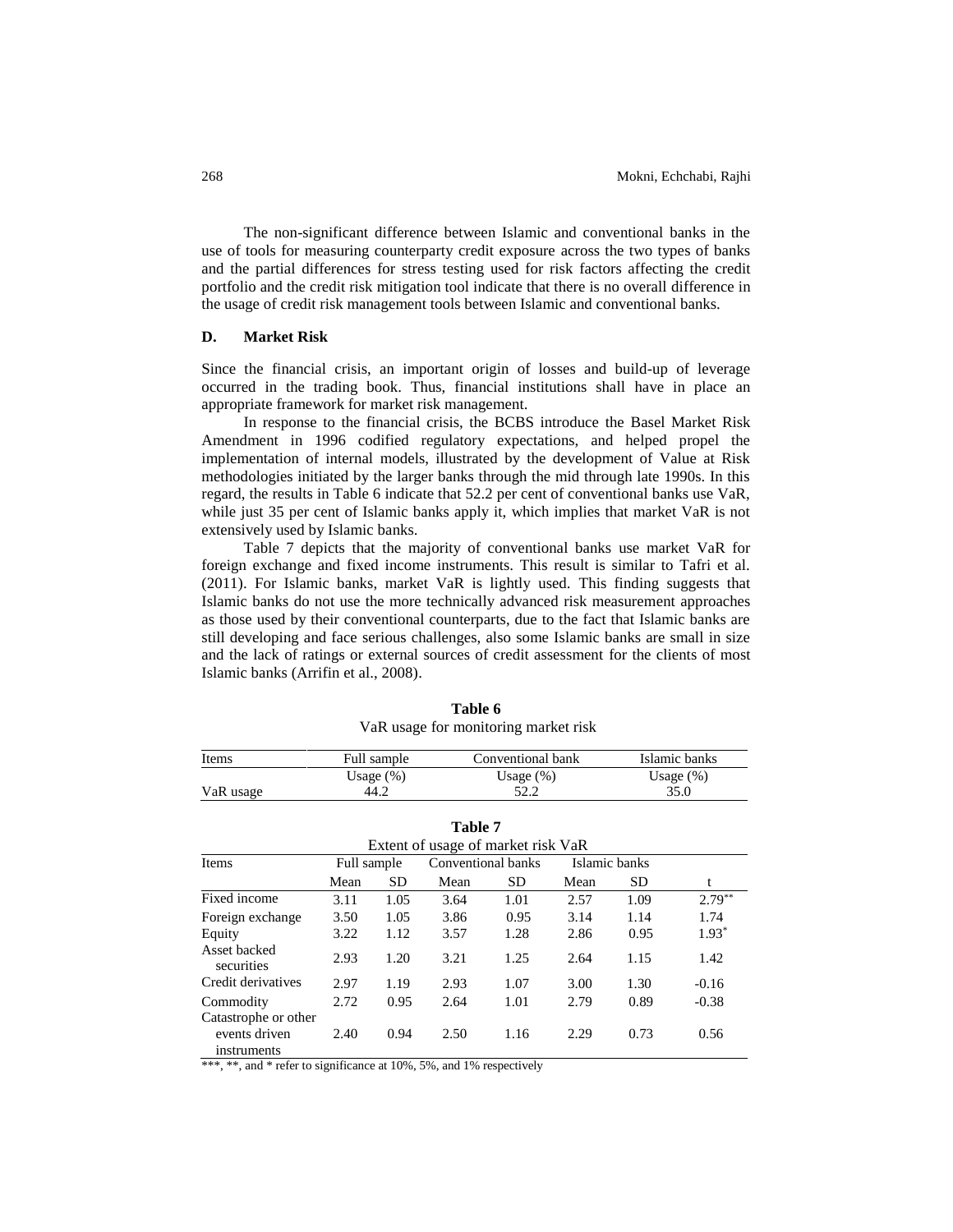Given the complexity of the market risks assumed by financial institutions, VaR become insufficient. In fact, VaR does not calculate the potential impact of low frequency events that could be considerable. Stress tests are an important supplement to VaR since they take account of possible events by considering potential large moves in market prices, volatility, leverage and time needed to liquidate assets. Stress testing has become increasingly popular as a tool that financial institutions can employ to assess their ability to withstand extreme but rare events (Deloitte, 2012).

Table 8 exhibits the frequency of responses for the usage of stress tests through banks. For conventional banks, stress testing is used to report to senior management (a mean of 3.96), report to the board of directors (a mean of 3.83), understand the institution's risk profile (a mean of 3.79), set limits (a mean of 3.63), conduct strategic planning (a mean of 3.46), in response to enquiries from rating agencies and regulators (a mean of 3.45), and to trigger further analysis (a mean of 3.42).

| Level of usage of stress testing tools                                  |      |      |      |                                |      |               |         |  |  |
|-------------------------------------------------------------------------|------|------|------|--------------------------------|------|---------------|---------|--|--|
| Items                                                                   |      |      |      | Full sample Conventional banks |      | Islamic banks |         |  |  |
|                                                                         | Mean | SD   | Mean | SD                             | Mean | SD.           | t       |  |  |
| Report to senior<br>management                                          | 4.00 | 1.17 | 3.96 | 1.30                           | 4.04 | 1.04          | $-0.28$ |  |  |
| Report to the board of<br>directors                                     | 3.94 | 1.04 | 3.83 | 1.27                           | 4.04 | 0.81          | $-0.76$ |  |  |
| Understand the<br>institution's risk<br>profile                         | 3.92 | 1.05 | 3.79 | 1.29                           | 4.04 | 0.81          | $-0.97$ |  |  |
| In response to enquiries<br>from rating agencies 3.73<br>and regulators |      | 1.22 | 3.45 | 1.41                           | 4.00 | 1.02          | $-1.34$ |  |  |
| Trigger further analysis 3.46                                           |      | 1.21 | 3.42 | 1.35                           | 3.50 | 1.06          | $-0.21$ |  |  |
| Set limits                                                              | 3.42 | 1.25 | 3.63 | 1.28                           | 3.21 | 1.22          | 1.07    |  |  |
| Conduct strategic<br>planning                                           | 3.36 | 1.29 | 3.46 | 1.29                           | 3.25 | 1.29          | 0.49    |  |  |

\*\*\*, \*\*, and \* refer to significance at 10%, 5%, and 1% respectively

In the case of Islamic banks, the stress testing results are extensively used for reporting to senior management, reporting to the board of directors, and understanding the institution's risk profile (a mean of 4.04), followed by its use in response to enquiries from rating agencies and regulators (a mean of 4), for triggering further analysis (a mean of 3.50), conducting strategic planning (a mean of 3.25), and setting limits (a mean of 3.21). Hence, Islamic banks extensively use the stress testing results compared to conventional banks. This finding contradicts the findings of Tafri et al. (2011). However, none of these differences is statistically significant.

#### **E. Operational Risk**

Financial institutions had traditionally focused their risk management programs on market and credit risk. The recent breakdowns resulting from enforcement actions,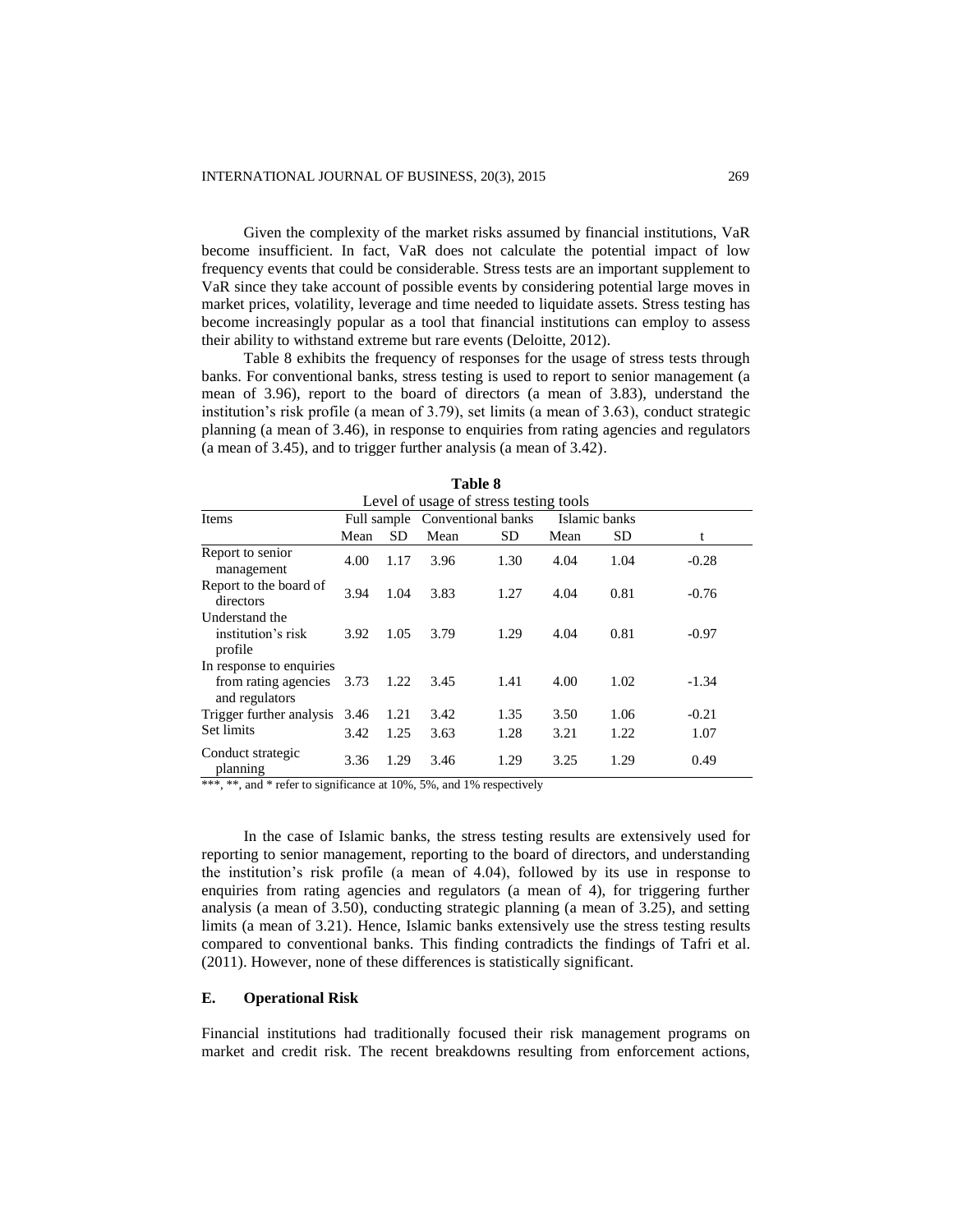major losses from failed investment strategies, misuse of client funds, computer malfunctions, have highlighted the need to upgrade operational risk management at many institutions.

The inclusion of operational risk in the Basel II capital framework made it a higher priority; furthermore many financial institutions have created or expanded their programs for managing operational risk. To capture the progress of the implementation of aspects of operational risk management, six statements are included in the questionnaire. The summaries of the responses are presented in Table 9. The mean responses of all groups to the statements range between 3.57 and 4.23, with an overall average of 3.91. The highest mean is for the statement, "Identifying risk type" followed by "gathering relevant data", then "Standardizing documentation of processes and controls". The lowest mean is for the statement "Creating metrics for monitoring each type of operational risk". This indicates that most banks have implemented some of the basic steps in an operational risk management program by identifying risk type and gathering relevant data. Similar results are found for the subgroups of conventional and Islamic banks.

**Table 9**

|                                                                     |                                                    |             | ******            |      |               |      |            |  |  |  |  |  |
|---------------------------------------------------------------------|----------------------------------------------------|-------------|-------------------|------|---------------|------|------------|--|--|--|--|--|
|                                                                     | Extent of implementing operational risk management |             |                   |      |               |      |            |  |  |  |  |  |
| Items                                                               |                                                    | Full sample | Conventional bank |      | Islamic banks |      |            |  |  |  |  |  |
|                                                                     | Mean                                               | SD          | Mean              | SD   | Mean          | SD   | t          |  |  |  |  |  |
| Identifying risk type                                               | 4.23                                               | 0.88        | 4.17              | 1.01 | 4.29          | 0.75 | $-0.46$    |  |  |  |  |  |
| Gathering relevant data                                             | 4.11                                               | 0.98        | 4.00              | 0.98 | 4.21          | 0.98 | $-0.59$    |  |  |  |  |  |
| Developing<br>methodologies to<br>quantify risks                    | 3.88                                               | 0.81        | 3.58              | 0.97 | 4.17          | 0.64 | $-2.23***$ |  |  |  |  |  |
| Standardizing<br>documentation of<br>processes and controls         | 3.94                                               | 1.01        | 3.96              | 1.00 | 3.92          | 1.02 | 0.13       |  |  |  |  |  |
| Roll-out of a formal<br>operational risk training<br>program        | 3.75                                               | 0.97        | 3.79              | 0.98 | 3.71          | 0.96 | 0.28       |  |  |  |  |  |
| Creating metrics for<br>monitoring each type of<br>operational risk | 3.57                                               | 0.99        | 3.63              | 0.88 | 3.50          | 1.10 | 0.45       |  |  |  |  |  |

\*\*\*, \*\*, and \* refer to significance at 10%, 5%, and 1% respectively

To assess the extent of development of operational risk methodologies at the banks' organizations, 11 statements are included in the questionnaire. Table 10 reports the responses of the whole sample, conventional bankers and Islamic bankers. The mean responses to the twelve statements range between 3 and 4.13 with an overall average of 3.56. It can be seen that the tool which is extensively used by the whole sample is key risk indicators (a mean of 4.13), risk assessment techniques (a mean of 3.96), internal loss event database (a mean of 3.92), risk mapping (a mean of 3.68), internal audit results/scores (a mean of 3.59), balanced scorecard (a mean of 3.55), scenario analysis (a mean of 3.52), causal event analysis (a mean of 3.42), external loss event analysis (a mean of 3.36), and TQM techniques (a mean of 3.07). It is worth noting that the banks do not use the Six-Sigma method (a mean of 3).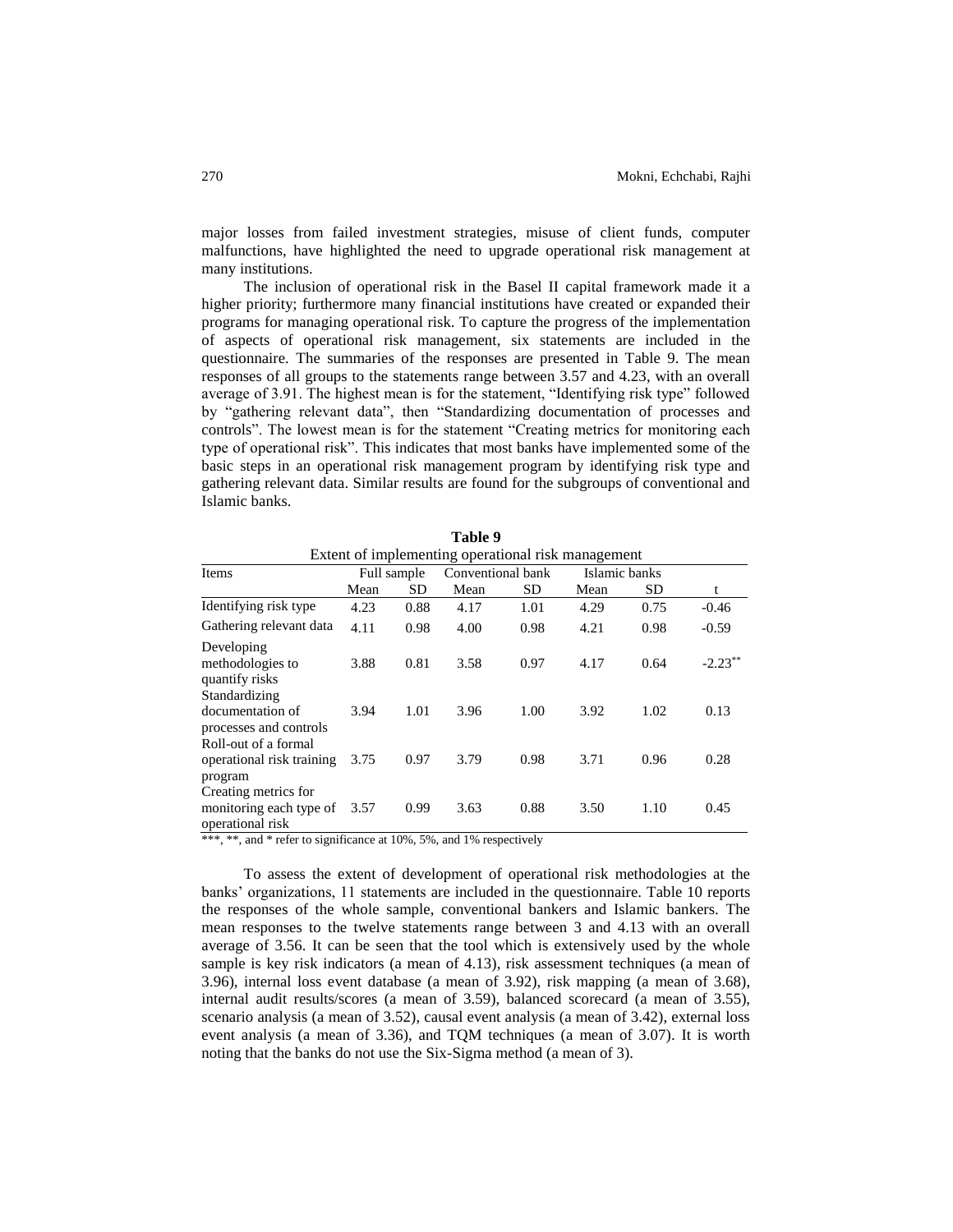|                                  |      |      | Conventional bank<br>Full sample |      |                       |           |           |
|----------------------------------|------|------|----------------------------------|------|-----------------------|-----------|-----------|
| Items                            | Mean | SD   | Mean                             | SD   | Islamic banks<br>Mean | <b>SD</b> | t         |
| Risk assessment<br>techniques    | 3.96 | 0.91 | 3.83                             | 1.09 | 4.08                  | 0.73      | $-0.84$   |
| Key risk indicators              | 4.13 | 0.80 | 3.96                             | 1.04 | 4.29                  | 0.56      | $-1.36$   |
| Internal loss event<br>database  | 3.92 | 1.17 | 3.88                             | 1.08 | 3.96                  | 1.26      | $-0.21$   |
| Scenario analysis                | 3.52 | 1.04 | 3.58                             | 1.21 | 3.46                  | 0.87      | 0.43      |
| Causal event analysis            | 3.42 | 1.01 | 3.63                             | 1.21 | 3.21                  | 0.82      | 1.48      |
| External loss event<br>analysis  | 3.36 | 1.02 | 3.63                             | 1.17 | 3.08                  | 0.86      | $1.92*$   |
| Internal audit<br>results/scores | 3.59 | 1.09 | 3.92                             | 1.21 | 3.25                  | 0.97      | $2.23***$ |
| Balanced scorecard               | 3.55 | 1.19 | 3.48                             | 1.16 | 3.61                  | 1.22      | $-0.34$   |
| Risk mapping                     | 3.68 | 1.07 | 3.57                             | 1.08 | 3.78                  | 1.05      | $-0.72$   |
| Six Sigma                        | 3.00 | 1.00 | 2.79                             | 0.93 | 3.21                  | 1.07      | $-1.39$   |
| TQM techniques                   | 3.07 | 1.02 | 2.91                             | 0.95 | 3.22                  | 1.09      | $-1.00$   |

**Table 10** Extent of development of operational risk management methodologies

\*\*\*, \*\*, and \* refer to significance at 10%, 5%, and 1% respectively

Islamic banks extensively use three tools, namely, key risk indicator (a mean of 4.29), risk assessment techniques (a mean of 4.08), internal loss event database (a mean of 3.96). The least employed tools are external loss event analysis (a mean of 3.08), causal event analysis and Six Sigma (a mean of 3.21), TQM techniques (a mean of 3.22), and internal audit results/scores (a mean of 3.25).

For conventional banks, the mostly used techniques are key risk indicator (a mean of 3.96), internal audit results/scores (a mean of 3.92), internal loss event database (a mean of 3.88), risk assessment techniques (a mean of 3.83), and causal event analysis and external loss event analysis (a mean of 3.63). Moreover, conventional banks gave indications that they are planning to use Six-Sigma (a mean of 2.79) and TQM techniques (a mean of 2.91).

The results of Tables 9 and 10 provide evidence that there is no significant difference in the usage of operational risk management methods between Islamic and conventional banks.

#### **F. Liquidity Risk**

The market turmoil that began in mid-2007 highlighted the importance of liquidity for the functioning of financial markets and the banking sector. Furthermore, financial innovation and global market developments have transformed the nature of liquidity risk in recent years (BCBS, 2008). These factors force banks to maintain adequate liquidity and to improve their liquidity risk management and control their liquidity risk exposures.

To capture the response of banks to the changed liquidity environment 9 settlements were developed. Table 11 indicates that the mean responses to the nine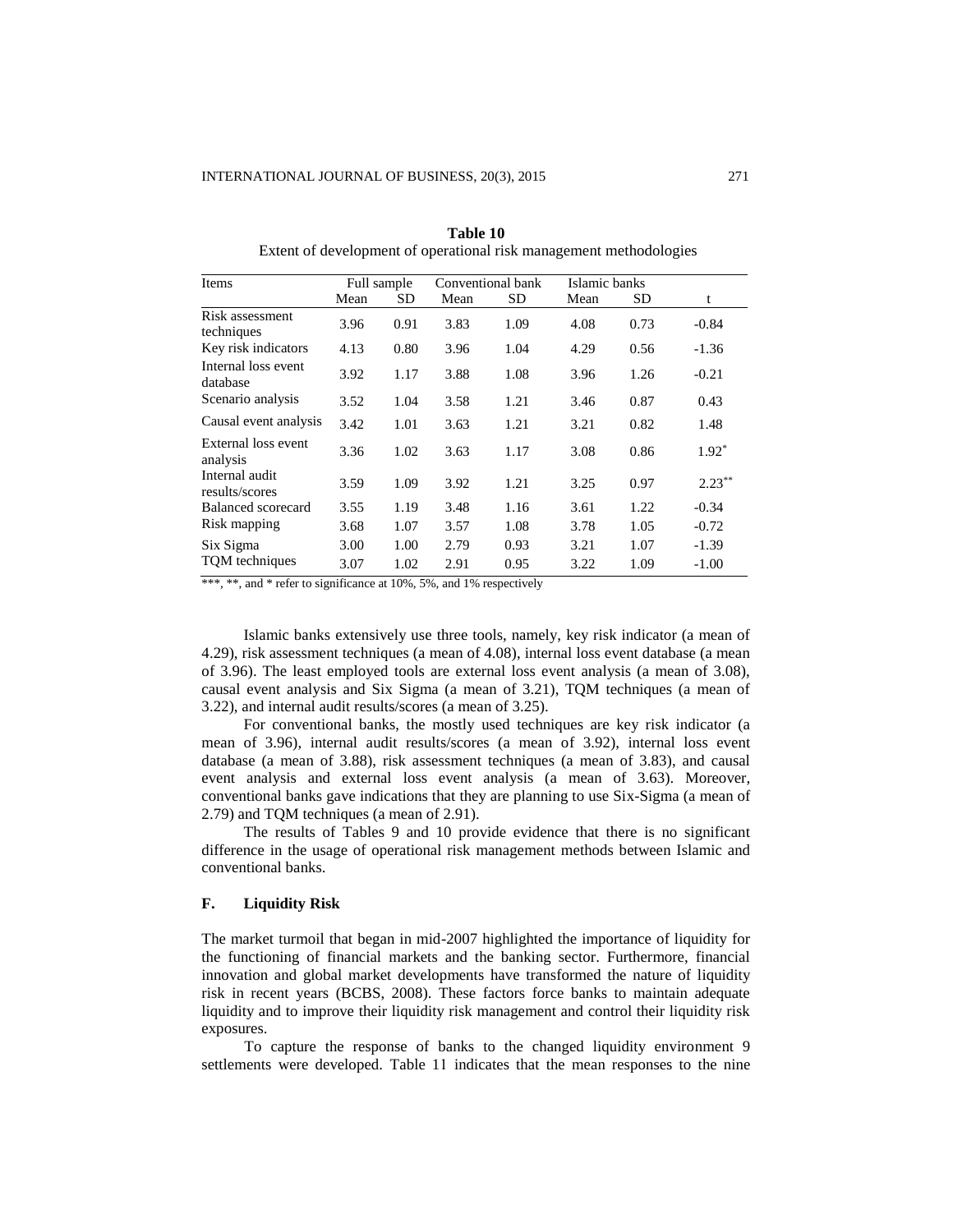statements by Islamic bankers are generally higher than those of their conventional counterparts. To test the hypothesis that the mean responses of the samples are not significantly different, t-statistics were used. The t-statistics indicate that the mean responses of conventional and Islamic bankers are significant for "Revise contingency funding plan (CFP)", and "Treasury and ALM systems" (at 5% level of significance), and "Integrate treasury function with risk management function", "Enhance liquidity stress testing", and "Maintain liquid asset portfolios" (at 10% level of significance).

| Items                                                           | Full sample |      | Conventional banks |           | Islamic banks |           |            |
|-----------------------------------------------------------------|-------------|------|--------------------|-----------|---------------|-----------|------------|
|                                                                 | Mean        | SD   | Mean               | <b>SD</b> | Mean          | <b>SD</b> | t          |
| Strengthen liquidity                                            |             |      |                    |           |               |           |            |
| risk management                                                 | 4.21        | 0.94 | 4.04               | 1.16      | 4.38          | 0.71      | $-1.12$    |
| function                                                        |             |      |                    |           |               |           |            |
| Policy                                                          | 3.85        | 1.20 | 3.65               | 1.47      | 4.04          | 0.93      | $-1.06$    |
| Revise contingency<br>funding plan (CFP)                        | 3.46        | 1.15 | 3.00               | 1.47      | 3.92          | 0.83      | $-2.58***$ |
| Diversified funding<br>sources                                  | 3.81        | 1.15 | 3.54               | 1.29      | 4.08          | 1.02      | $-1.48$    |
| Decrease position<br>limits (liquidity risk)<br>tolerance)      | 3.61        | 1.18 | 3.75               | 1.19      | 3.46          | 1.18      | 1.02       |
| Treasury and ALM<br>systems                                     | 3.87        | 1.14 | 3.39               | 1.44      | 4.35          | 0.83      | $-2.80**$  |
| Integrate treasury<br>function with risk<br>management function | 4.00        | 1.14 | 3.61               | 1.44      | 4.39          | 0.84      | $-2.08*$   |
| Enhance liquidity<br>stress testing                             | 3.78        | 1.19 | 3.42               | 1.47      | 4.13          | 0.90      | $-1.98*$   |
| Maintain liquid asset<br>portfolios                             | 3.75        | 1.07 | 3.46               | 1.29      | 4.04          | 0.86      | $-2.02*$   |

**Table 11** Usage of tools in managing liquidity risk

\*\*\*, \*\*, and \* refer to significance at 10%, 5%, and 1% respectively

The need for stronger liquidity management has been recognized since the global financial crisis. Basel III introduced a liquidity framework that mandates institutions to comply with quantitative and qualitative liquidity standards. To meet the new challenges and requirements, institutions are asked to enhance their liquidity risk management tools, procedures and policies. In this context, surveyed Islamic banks have taken a wide array of actions.

To identify the procedures/practices used for managing liquidity risk, bankers were asked to state their perceptions of nine settlements on closed-ended questions. From Table 12, it can be seen that all banks mostly analyse type of depositors, withdrawing factor (81.3 percent) and weakly concentrate financing on short-term debt based financing (48.9 percent). The proportion of affirmative responses to the nine statements by Islamic bankers is higher than those of their conventional counterparts, except for the last statement i.e. "Preferring SME (small and medium enterprises) that have low record of non-performing financing (NPF)".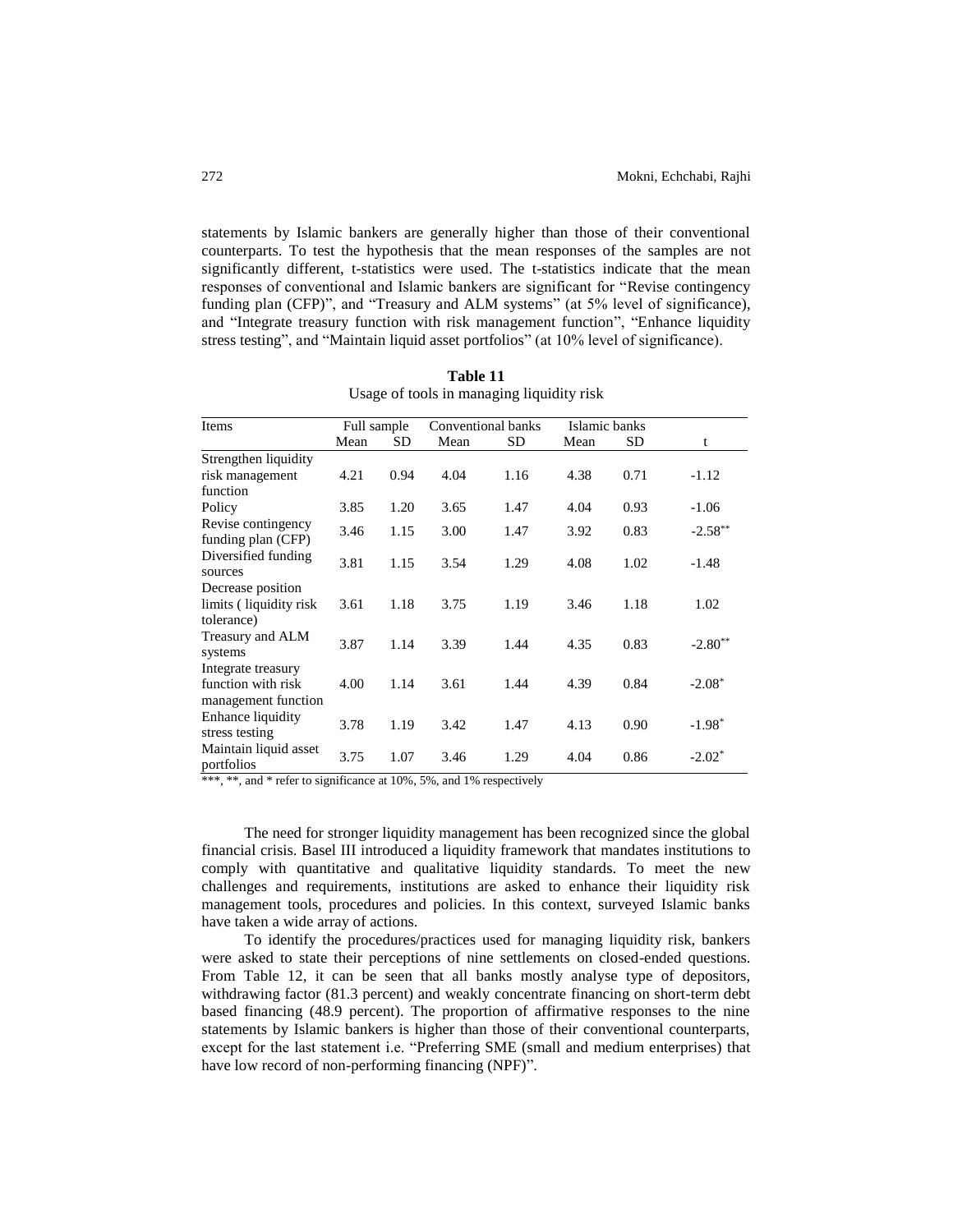| Items                          | Full sample  | Conventional banks | Islamic banks |  |
|--------------------------------|--------------|--------------------|---------------|--|
|                                | Usage $(\%)$ | Usage $(\%)$       | Usage $(\%)$  |  |
| Analysing type of deposits,    |              |                    |               |  |
| tenor, etc. for financing      |              |                    |               |  |
| purposes                       | 72.3         | 58.3               | 87.0          |  |
| Analysing type of              |              |                    |               |  |
| depositors, withdrawing        |              |                    |               |  |
| factor, etc.                   | 81.3         | 66.7               | 95.8          |  |
| Retaining profit and           |              |                    |               |  |
| allocation for risk            |              |                    |               |  |
| investment reserves            | 68.8         | 58.3               | 79.2          |  |
| Preferring liquid, profitable, |              |                    |               |  |
| and highly returnable          |              |                    |               |  |
| economic sectors               | 75.0         | 66.7               | 83.3          |  |
| Concentrating financing on     |              |                    |               |  |
| short-term debt based          |              |                    |               |  |
| financing                      | 48.9         | 34.8               | 62.5          |  |
| Financing short-term           |              |                    |               |  |
| projects with more funds       |              |                    |               |  |
| available in short-term        | 70.8         | 62.5               | 79.2          |  |
| deposits                       |              |                    |               |  |
| Cooperation and                |              |                    |               |  |
| communication with             |              |                    |               |  |
| entrepreneurs                  | 64.6         | 58.3               | 70.8          |  |
| Financing monitoring and       |              |                    |               |  |
| evaluation                     | 77.1         | 75.0               | 79.2          |  |
| Preferring SME (small and      |              |                    |               |  |
| medium enterprises) which      |              |                    |               |  |
| have low record of non-        |              |                    |               |  |
| performing financing (NPF)     | 52.1         | 58.3               | 45.8          |  |

**Table 12** Procedures/practices used to manage liquidity risk

**Table 13** Instruments used for managing liquidity risk

| Items                                      | Full sample  | Conventional banks | Islamic banks |  |
|--------------------------------------------|--------------|--------------------|---------------|--|
|                                            | Usage $(\%)$ | Usage $(\%)$       | Usage $(\%)$  |  |
| Cash reserves                              | 75.0         | 75.0               | 75.0          |  |
| Funds in the central bank                  | 77.1         | 87.5               | 66.7          |  |
| Funds in other banks                       | 58.3         | 45.8               | 70.8          |  |
| Using emergency<br>liquidity facility from |              |                    |               |  |
| central bank/government                    | 47.9         | 54.2               | 41.7          |  |
| Using the money market                     |              |                    |               |  |
| instruments                                | 62.5         | 66.7               | 58.3          |  |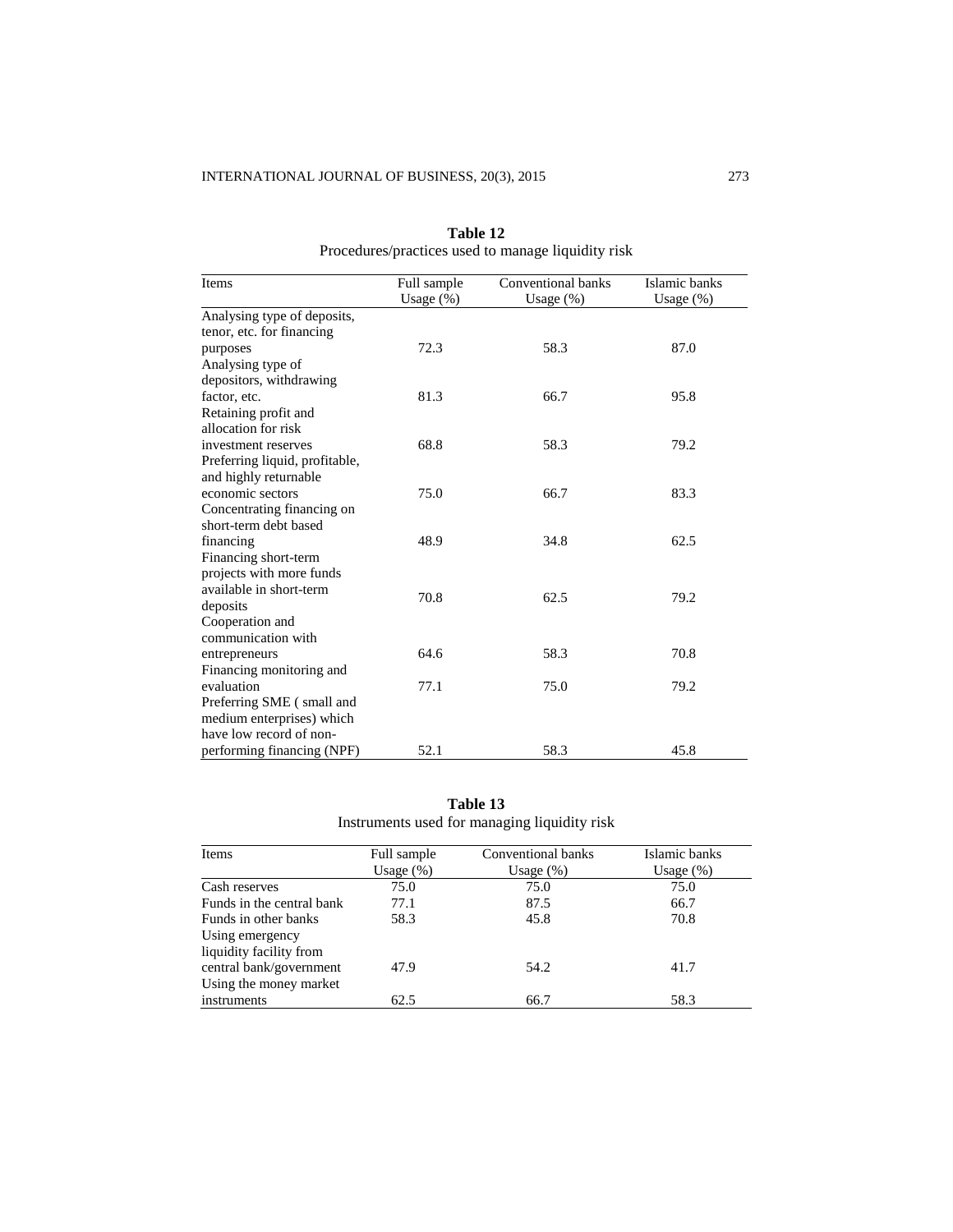Banks have several liquid instruments to employ. Underscoring this point, the survey findings are summarised in Table 13 above. The results shown in the table indicate that instruments mostly used by the most of the banks are funds in central banks (77.1 per cent), cash reserves (75 per cent), and money market instruments (62.5 per cent). Tools that are used to a lesser extent are emergency liquidity facility from the central bank or the government (47.9 per cent) and funds in other Islamic banks (58.3 per cent).

On the other hand, the conventional banks use extensively funds in the central bank (87.5 per cent), followed by cash reserves (75 per cent) and money market instruments (66.7 per cent). The least used instruments are funds in other banks (45.8 per cent). Instruments used by Islamic banks are cash reserves (75 per cent), funds in other Islamic banks (70.8 per cent), funds in central banks (66.7 per cent), and the least used instrument is emerging liquidity facility from central bank/government (41.7 per cent).

#### **G. Transparency and Market Discipline**

Transparency has become more challenging in recent years as banks' activities have become more complex and dynamic in the sense that many banks have in addition to traditional banking activities a large-scale international operations and significant participation in securities and/or insurance businesses. Thus, their product lines changed rapidly and included well-sophisticated transactions, and they have complex legal and managerial structures.

These banks present direful challenges to market participants and supervisors who need to formulate on-going assessments of banks' activities and risks. At the same time the potential benefits of disclosure for supervisors have grown as the scope of banks' market activities has expanded, thereby increasing the potential for market discipline to function as a complement to supervision (BCBS, 1998). Hence, transparency is one of the key points for establishing market discipline. To achieve transparency, a bank must provide timely, accurate, relevant and sufficient disclosure of qualitative and quantitative information that enables users to make proper assessment of the institution's activities and risk profile.

Bankers are asked to give their perceptions about market discipline and transparency. Table 14 reports the responses of the whole sample, conventional bankers and Islamic bankers. Roughly 79.2 percent of conventional surveyed bankers believe that transparency is essential for achieving market discipline. The same percentage was recorded to the statement that effective disclosure permits that market participants have better understanding of the banks' risk profile. For Islamic banks, the higher percentage is associated with the statement that Enhanced public disclosure allows market discipline to work earlier and more effectively (87.5 per cent) followed by the two statements that "Transparency in financial reports on risks allow to more accurately assess a banks' financial strength and performance" and "Public disclosure can reinforce specific supervisory measures designed to encourage banks to behave prudently" (83.3 per cent).

Consequently, Islamic and conventional banks in the MENA region appreciative the role of transparency and market discipline and encourage the disclosure of risk information.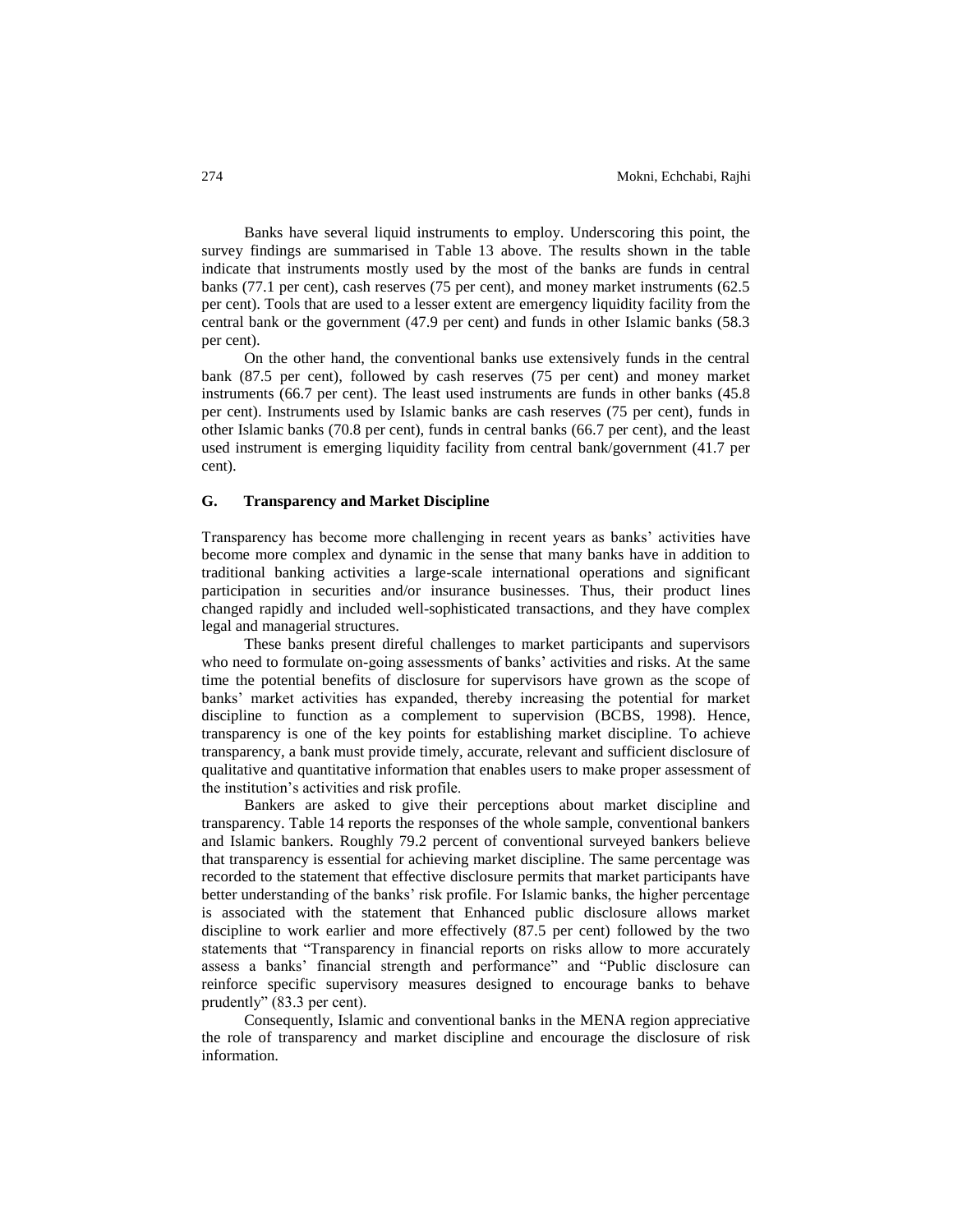| Items                                      | Full sample  | Conventional banks | Islamic banks |
|--------------------------------------------|--------------|--------------------|---------------|
|                                            | Usage $(\%)$ | Usage (%)          | Usage $(\%)$  |
| Transparency is essential for achieving    |              |                    |               |
| market discipline                          | 75.0         | 79.2               | 70.8          |
| Effective disclosure permit that market    |              |                    |               |
| participants have better understanding of  |              |                    |               |
| the banks' risk profile                    | 77.1         | 79.2               | 75.0          |
| Enhanced public disclosure allows market   |              |                    |               |
| discipline to work earlier and more        |              |                    |               |
| effectively                                | 81.3         | 75.0               | 87.5          |
| Market discipline based on adequate        |              |                    |               |
| public disclosure encourage banks to       |              |                    |               |
| maintain sound risk management systems     |              |                    |               |
| and practices                              | 64.6         | 62.5               | 66.7          |
| Transparency in financial reports on risks |              |                    |               |
| allow to more accurately assess a banks'   |              |                    |               |
| financial strength and performance         | 79.2         | 75.0               | 83.3          |
| Public disclosure can reinforce specific   |              |                    |               |
| supervisory measures designed to           |              |                    |               |
| encourage banks to behave prudently        | 70.8         | 58.3               | 88.3          |
| If the performance of the bank is great,   |              |                    |               |
| the bank tend to disclose more             |              |                    |               |
| information to the market on its risks and |              |                    |               |
| risk management practices                  | 75.6         | 71.4               | 79.2          |

**Table 14** Perceptions of the issue of market discipline and transparency in banks

# **V. DISCUSSIONS AND CONCLUSIONS**

The global financial and economic crisis has created a new dynamic environment for financial institutions. This unsettled market has underscored the importance of welldesigned financial safety, particularly crisis prevention strategies to ensure the soundness and stability of the financial system. Prevention strategies will be promoted by risk management, public disclosure and supervisory information.

The purpose of this paper is to report the results of an empirical study of the risk management tools of conventional and Islamic banks operating in the MENA region. A questionnaire was used to obtain the information needed to achieve the study's objectives. The main conclusions of the study are:

- Bankers in MENA region are aware of the importance and the role of effective risk management in reducing costs and improving bank performance.
- Banks in MENA region have in place effective risk strategies and effective risk management frameworks (infrastructure, process and policies).
- Credit risk is the most important in the conventional and Islamic banks followed by liquidity risk. There is no significant difference in risk perception between conventional and Islamic banks in terms of liquidity risk, foreign exchange risk and operational risk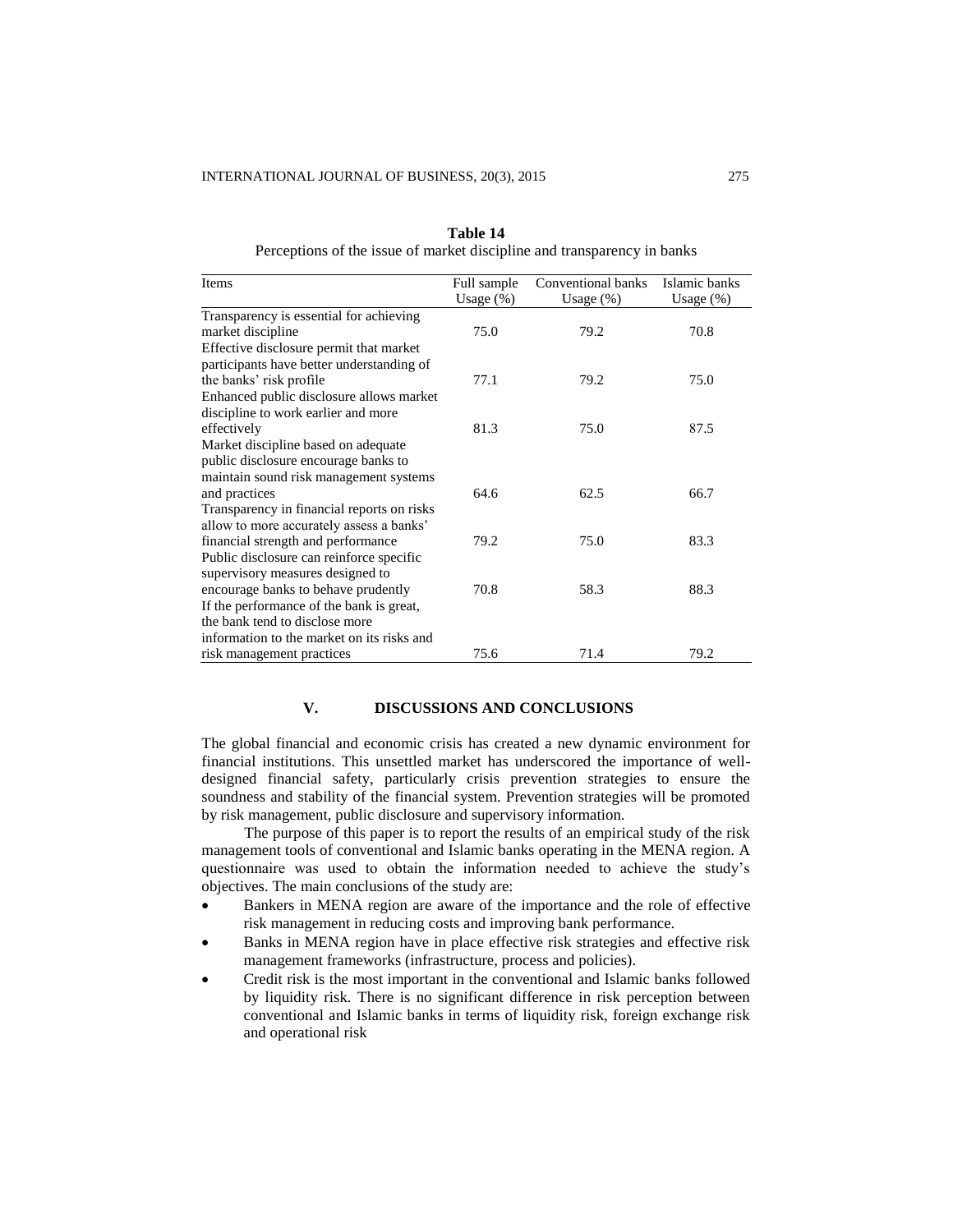- There is difference between conventional and Islamic bank in the usage of stress testing results, the market VaR, the operational risk management and the liquidity risk management tools. These divergences may be due to the different nature of the two banks and the obligation of Islamic banks to be compliant to Islamic law (Shariah), which, prohibited interest rate in banking transactions, which might have some effect on the operation of that organization.
- Conventional banks and Islamic banks continue to rely on traditional credit risk mitigation tools.
- Banks perceive the role of transparency and market discipline and encourage the disclosure of risk information with reference to Basel II.

These findings have significant contributions to the literature by comprehensively clarifying and critically analysing the current state of risk management among the Islamic banks and conventional banks located in the MENA region. This would subsequently have significant implications to the practitioners, as well as to the policy makers and regulators to whom the findings provide important insights on the possible areas to be strengthened for a more effective and efficient management of risk for the financial institutions in general.

Hence, the further extension of this research can be focused on a comparative study between banks and insurance firms in the fast growing MENA region. The study may be conducted in another region; thereby interesting results may be expected, because risk management practices are mainly affected by specific factors such as economic conditions, competition and regulations. Further research may also consider analysing equity investment risk and rate of return risk.

### **REFERENCES**

- Abdul Rahman, R., S.B. Noor, and T.H. Ismail, 2013, "Governance and Risk Management: Empirical Evidence from Malaysia and Egypt," *International Journal of Finance & Banking Studies,* 2(3), 21-33.
- Abu Hussain, H., and J. Al Ajmi, 2012, "Risk Management Practices of Conventional and Islamic Banks in Bahrain," *The Journal of Risk Finance*, 13(3), 215-239.
- Al-Tamimi, H, 2002, "Risk Management Practices: An Empirical Analysis of the AE Commercial Banks," *Finance India*, 16(3), 1045.
- Al-Tamimi, H., and F. Al-Mazrooei, 2007, "Banks' Risk Management: A Comparison Study of UAE National and Foreign Banks," *The Journal of Risk Finance*, 8(4), 394-409.
- Alam. Z., and M.D. Masukujjaman, 2011, "Risk Management Practices: A Critical Diagnosis of Some Selected Commercial Banks in Bangladesh," *Journal of Business and Technology*, VI(1).
- Arrifin M.N., S. Archer, and R.A.A. Karim, 2008, "Risks in Islamic Banks: Evidence from Empirical Research," *Journal of Banking Regulation,* 10(2), 153–163.
- Basel Committee in Banking Supervision (BCSB), 2011, *Core Principles for Effective Banking Supervision*, Bank for International Settlements, Basel.
- Basel Committee in Banking Supervision (BCSB), 2001, *Risk Management Practices and Regulatory Capital - Cross-sectoral Comparison*, Bank for International Settlements, Basel.